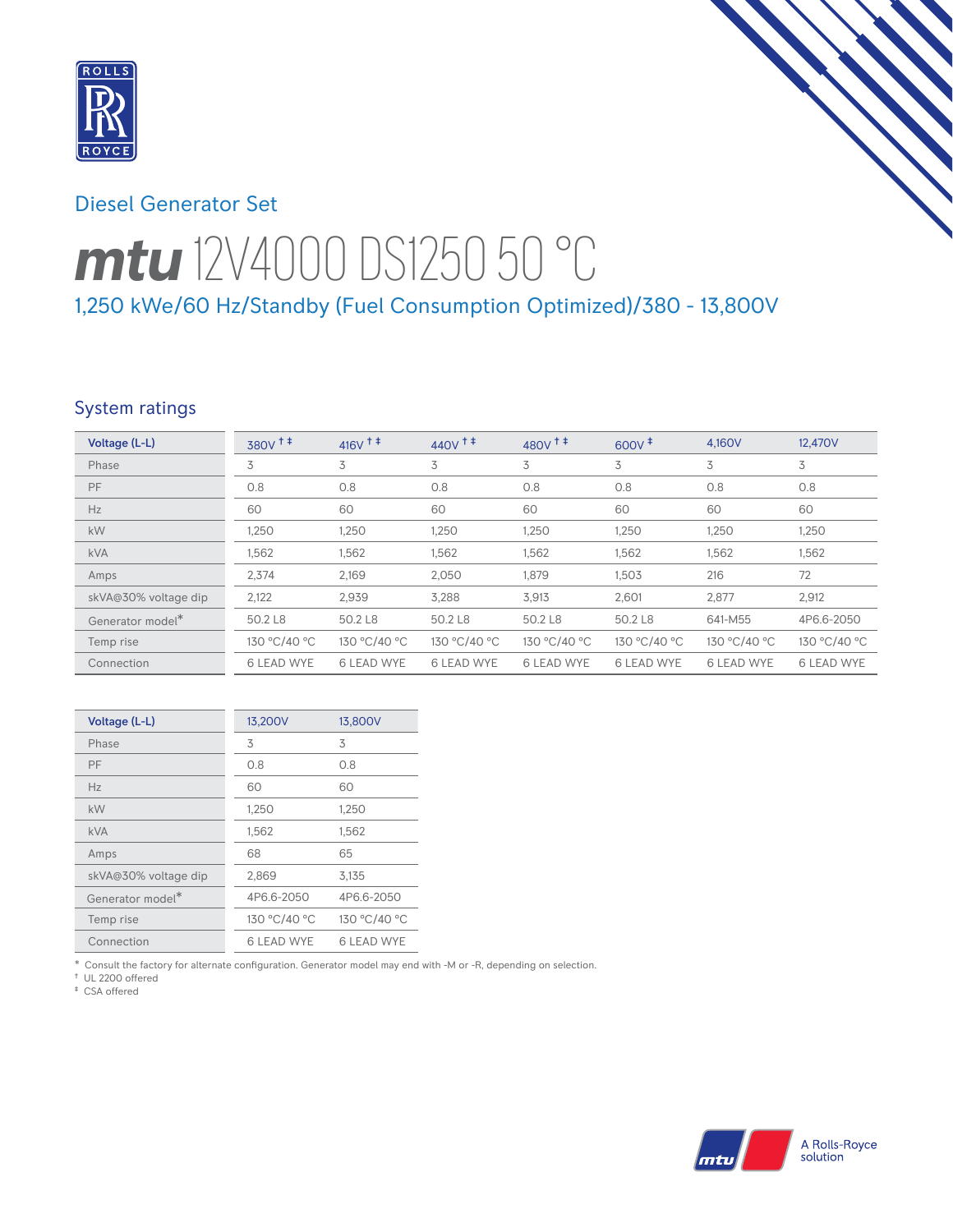# Certifications and standards

- Emissions
- Fuel Consumption Optimized (FCO)
- Generator set is designed and manufactured in facilities certified to standards ISO 9001:2008 and ISO 14001:2004
- Seismic certification optional
- 2018 IBC certification
- HCAI pre-approval
- UL 2200 optional (refer to *System ratings* for availability)
- CSA optional (refer to *System ratings* for availability)
	- CSA C22.2 No. 100
	- CSA C22.2 No. 14

# Standard features \*

- Single source supplier
- Global product support
- Two (2) Year/3,000 Hour Basic Limited Warranty
- 12V4000 diesel engine
	- 57.2 liter displacement
	- Common rail fuel injection
- 4-cycle
- Complete range of accessories
- Cooling system
	- Integral set-mounted
	- Engine-driven fan

# Standard equipment \*

#### **Engine**

- Air cleaners
- Oil pump
- Oil drain extension and shut-off valve
- Full flow oil filter
- Closed crankcase ventilation
- Jacket water pump
- Inter cooler water pump
- Thermostat
- Blower fan and fan drive
- Radiator unit mounted
- Electric starting motor 24V
- Governor electronic isochronous
- Base structural steel
- SAE flywheel and bell housing
- Charging alternator 24V
- Battery box and cables
- Flexible fuel connectors
- Flexible exhaust connection
- Fuel consumption optimized

## Generator

- NEMA MG1, IEEE, and ANSI standards compliance for temperature rise and motor starting
- Sustained short circuit current of up to 300% of the rated current for up to 10 seconds
- Self-ventilated and drip-proof
- Superior voltage waveform
- Digital, solid state, volts-per-hertz regulator
- Performance Assurance Certification (PAC)
	- Generator set tested to ISO 8528-5 for transient response
	- Verified product design, quality, and performance integrity
	- All engine systems are prototype and factory tested
- Power rating
	- Accepts rated load in one step per NFPA 110
	- Permissible average power output during 24 hours of operation is approved up to 85%
- Generator
	- Brushless, rotating field generator
	- 2/3 pitch windings
	- Permanent Magnet Generator (PMG) supply to regulator
	- 300% short circuit capability
- Digital control panel(s)
	- UL recognized, CSA certified, NFPA 110
	- Complete system metering
	- LCD display
- Brushless alternator with brushless pilot exciter
- 4 pole, rotating field
- 130 °C maximum standby temperature rise
- 1-bearing, sealed
- Flexible coupling
- Full amortisseur windings
- 125% rotor balancing
- 3-phase voltage sensing
- ± 0.25% voltage regulation no load to full load
- 100% of rated load one step
- 5% maximum total harmonic distortion

## Digital control panel(s)

- Digital metering
- Engine parameters
- Generator protection functions
- Engine protection
- CANBus ECU communications
- Windows®-based software
- Multilingual capability
- Communications to remote annunciator
- Programmable input and output contacts
- UL recognized, CSA certified, CE approved
- Event recording
- IP 54 front panel rating with integrated gasket
- NFPA 110 compatible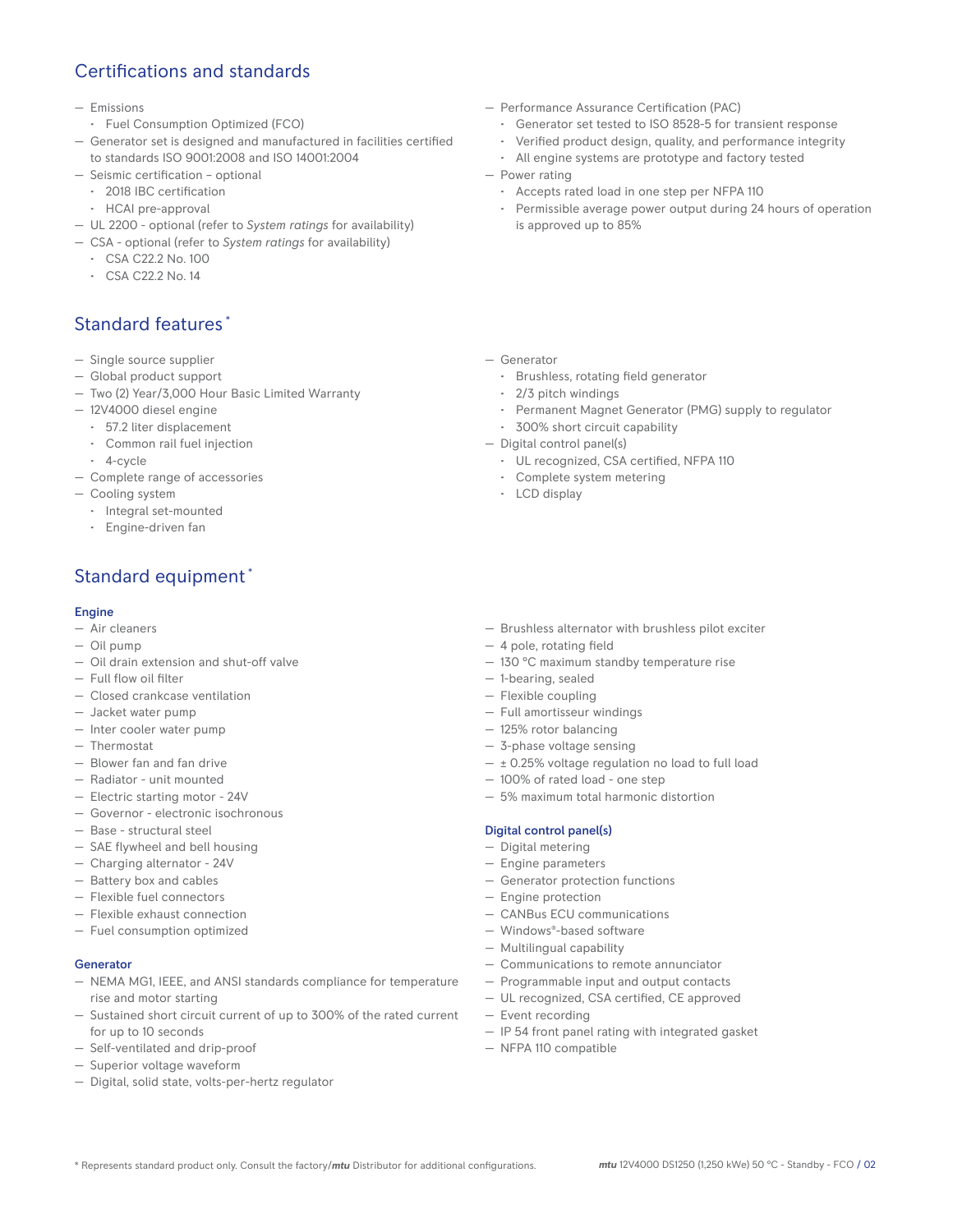# Application data

## Engine

| Manufacturer                         | mtu                           |
|--------------------------------------|-------------------------------|
| Model                                | 12V4000G74S                   |
| Type                                 | 4-cycle                       |
| Arrangement                          | $12-V$                        |
| Displacement: $L$ (in <sup>3</sup> ) | 57.2 (3,491)                  |
| Bore: cm (in)                        | 17(6.69)                      |
| Stroke: cm (in)                      | 21(8.27)                      |
| Compression ratio                    | 16.5:1                        |
| Rated rpm                            | 1.800                         |
| Engine governor                      | electronic isochronous (ADEC) |
| Maximum power: kWm (bhp)             | 1,736 (2,328)                 |
| Steady state frequency band          | ± 0.25%                       |
| Air cleaner                          | dry                           |
|                                      |                               |

## Liquid capacity

| Total oil system: L (gal)             | 260 (68.7) |
|---------------------------------------|------------|
| Engine jacket water capacity: L (gal) | 160 (42.3) |
| After cooler water capacity: L (gal)  | 40 (10.6)  |
| System coolant capacity: L (gal)      | 583 (154)  |
|                                       |            |

## Electrical

| 24    |
|-------|
| 2.800 |
| 8D    |
|       |
|       |

## Fuel system

| Fuel supply connection size    | #16 JIC $37^\circ$ female |
|--------------------------------|---------------------------|
|                                | 1" NPT adapter provided   |
| Fuel return connection size    | #16 JIC $37^\circ$ female |
|                                | 1" NPT adapter provided   |
| Maximum fuel lift: m (ft)      | 1(3)                      |
| Recommended fuel               | diesel #2                 |
| Total fuel flow: L/hr (gal/hr) | 960 (254)                 |
|                                |                           |

#### Fuel consumption

| At 100% of power rating: L/hr (gal/hr)                                | 332 (87)       |
|-----------------------------------------------------------------------|----------------|
| At 75% of power rating: L/hr (gal/hr)                                 | 252 (66)       |
| At 50% of power rating: L/hr (gal/hr)                                 | 184 (48)       |
| Cooling - radiator system                                             |                |
| Ambient capacity of radiator: °C (°F)                                 | 50 (122)       |
| Maximum restriction of cooling air: intake                            |                |
| and discharge side of radiator: kPa (in. H <sub>2</sub> O)            | 0.12(0.5)      |
| Water pump capacity: L/min (gpm)                                      | 1,117(295)     |
| After cooler pump capacity: L/min (gpm)                               | 583 (154)      |
| Heat rejection to coolant: kW (BTUM)                                  | 640 (36,396)   |
| Heat rejection to after cooler: kW (BTUM)                             | 410 (25,022)   |
| Heat radiated to ambient: kW (BTUM)                                   | 152.9 (8,696)  |
| Fan power: kW (hp)                                                    | 36.7 (49.2)    |
| Air requirements                                                      |                |
| Aspirating: *m <sup>3</sup> /min (SCFM)                               | 138 (4,873)    |
| Air flow required for radiator                                        |                |
| cooled unit: *m <sup>3</sup> /min (SCFM)                              | 1,416 (49,997) |
| Remote cooled applications; air flow required for                     |                |
| dissipation of radiated generator set heat for a                      |                |
| maximum of 25 °F rise: *m <sup>3</sup> /min (SCFM)                    | 559 (19,854)   |
|                                                                       |                |
| * Air density = 1.184 kg/m <sup>3</sup> (0.0739 lbm/ft <sup>3</sup> ) |                |
| <b>Exhaust system</b>                                                 |                |
| Gas temperature (stack): °C (°F)                                      | 430 (806)      |
| Gas volume at stack temperature: m <sup>3</sup> /min (CFM)            | 324 (11,442)   |

| Maximum allowable back pressure at                          |           |  |
|-------------------------------------------------------------|-----------|--|
| outlet of engine, before piping: kPa (in. H <sub>2</sub> 0) | 8.5(34.1) |  |